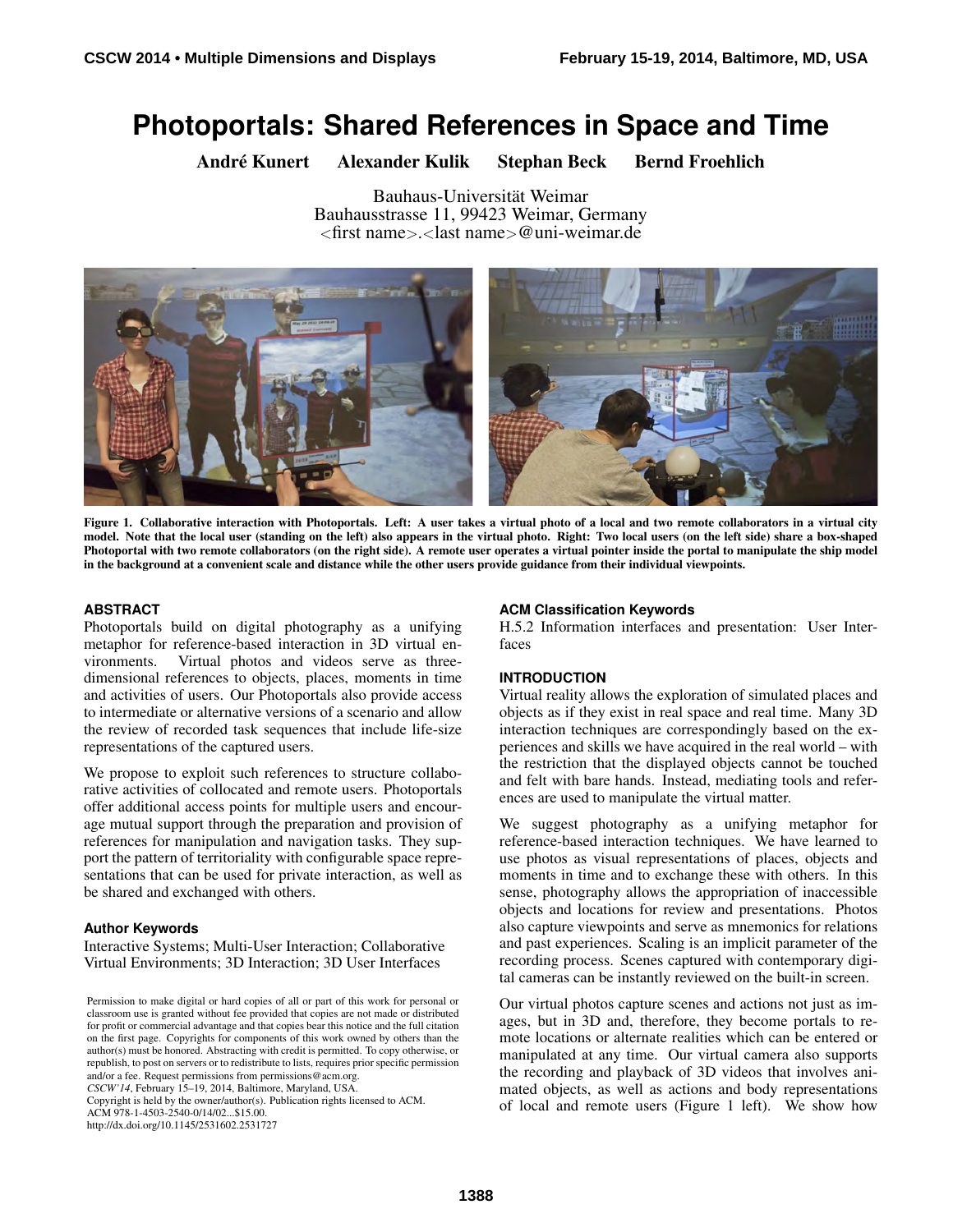this metaphor of virtual photography supports a multitude of reference-based 3D interaction techniques while maintaining the direct manipulation paradigm on the basis of a congruent input-output space.

The work presented in this paper is a first approach to provide groups of collocated and remote users acting in a truly shared 3D space with advanced collaborative tools and techniques. The main contributions of our work are:

- A novel interface concept that builds on the metaphor of digital photography for the immediate creation and the management of sharable references in space and time.
- A coherent set of interaction techniques that exploit scene references for efficient collaboration in shared virtual environments.
- A user study demonstrating the usability of Photoportals.

We designed a powerful mixed-reality system to explore the future of local and remote 3D collaboration in immersive virtual environments. We argue that reference-based interaction techniques are an important tool in such systems since they support territoriality, exchange of information and complementary activities of users. Our Photoportals demonstrate the applicability of this interface concept to address the challenges of interaction in 3D collaborative systems.

#### **DESIGN CHALLENGES OF COLLABORATIVE SYSTEMS**

Mutual awareness of participating users and their actions is a primary requirement of collaborative user interfaces. Gutwin and Greenberg defined workspace awareness as the "up-tothe moment understanding of another person's interaction with the shared workspace" and emphasized its three main elements: 1. the presence, identity and authorship of participants (who), 2. the involved artifacts, actions and intentions (what) and 3. the location, gaze, view and reach of users (where) [\[18\]](#page-10-0). The framework also considers the history of artifacts and events (how and when). They noted that the ease of people maintaining workspace awareness in real-world collaborative settings is based on the continuous gathering of this information through consequential communication (the observation of each other's activity), feedthrough (the sensory perception of involved artifacts) and intentional communication (verbal and gesturing).

In collocated settings, real-world workspace awareness can directly be exploited for computer-supported collaborative work. Multi-touch tabletops, for example, provide such a shared space for joint interaction with 2D data. More elaborated technologies are required for multi-user 3D applications, as the appearance of 3D geometries depends on the users' individual viewing perspectives. In 1997 Agrawala et al. presented the two-user responsive workbench [\[1\]](#page-10-1), the first 3D display system that supported more than one user. Since then, various alternative approaches and improvements have been proposed (e.g. [\[3,](#page-10-2) [37,](#page-11-0) [23,](#page-11-1) [16,](#page-10-3) [26\]](#page-11-2)).

In the realm of distributed collaborative systems, workspace awareness is often limited by low bandwidth and several explicit notification options have been proposed [\[11,](#page-10-4) [10\]](#page-10-5). Novel sensor technology and increasing network bandwidth, however, promote the introduction of high-fidelity telepresence systems that support whole-body 3D capturing and reconstruction of remote participants in real time [\[15,](#page-10-6) [28,](#page-11-3) [5\]](#page-10-7). The quality of remote user representations is not yet perfect and factors such as noise, missing data and latency clearly affect usability but, like in collocated settings, the systems already offer similar levels of workspace awareness. They create a seamlessly shared 3D interaction space for users at different physical locations.

The high level of workspace awareness provided in collocated and tightly coupled distributed settings supports the coordinated interaction of multiple users. However, conflicts still occur, specifically if users try to manipulate the same virtual objects simultaneously [\[30,](#page-11-4) [35,](#page-11-5) [22,](#page-11-6) [33\]](#page-11-7). Grossman and Balakrishnan [\[16\]](#page-10-3) suggested the locking of manipulated objects while highlighting which user is operating on it. Riege et al. instead proposed merging the input of multiple users and visualizing the simultaneously-induced forces [\[35\]](#page-11-5). In both cases, only a mapping for the conflicting input is suggested. The actual conflict is not prevented.

The design space of combining the input from multiple users received particular interest. Distributing degrees of freedom among participants, for example, can enforce the users' cooperation [\[8,](#page-10-8) [34\]](#page-11-8). However, Pinho et al. also found that this approach negatively affected the comprehensibility of the interface [\[34\]](#page-11-8). Ruddle showed that merging the input from different users is likely to increase the cooperation overhead [\[36\]](#page-11-9).

Instead of enforcing joint efforts, Benford et al. suggested encouraging collaboration with complementary tools that can be combined for additional functionalities [\[6\]](#page-10-9). We followed this example of complementary interfaces. Photoportals can be used to prepare location references for the manipulation input of other participants or as targets for group navigation.

Scott et al. observed the pattern of territoriality in collocated collaboration. It refers to the common behavior of individuals in a group to establish three distinct interaction areas: personal, group and storage territories [\[38\]](#page-11-10). Supporting this user behavior can reduce input interferences [\[43\]](#page-11-11). Several implementations of the concept have later been reported in the context of collaborative tabletop applications. They generally divide the screen space into individual areas (e.g. [\[24\]](#page-11-12)). Grossman and Balakrishnan applied this approach to multiuser interaction with a volumetric display [\[16\]](#page-10-3). Alternatively, additional displays have been proposed for private views of details or independent content manipulation [\[42,](#page-11-13) [29,](#page-11-14) [39\]](#page-11-15).

We adopted the pattern of territoriality. Our Photoportals support the ad-hoc creation of configurable spacelets that can be used as private or storage spaces. Users can instantly create secondary scene representation and use them for the individual examination of objects and locations from various perspectives. Manipulation conflicts are effectively prevented, as this does not affect the shared scene. If users actually want to change the configuration of the shared scene, they can apply their manipulations in individual Photoportal versions, compare their proposals and enter the one they agree on.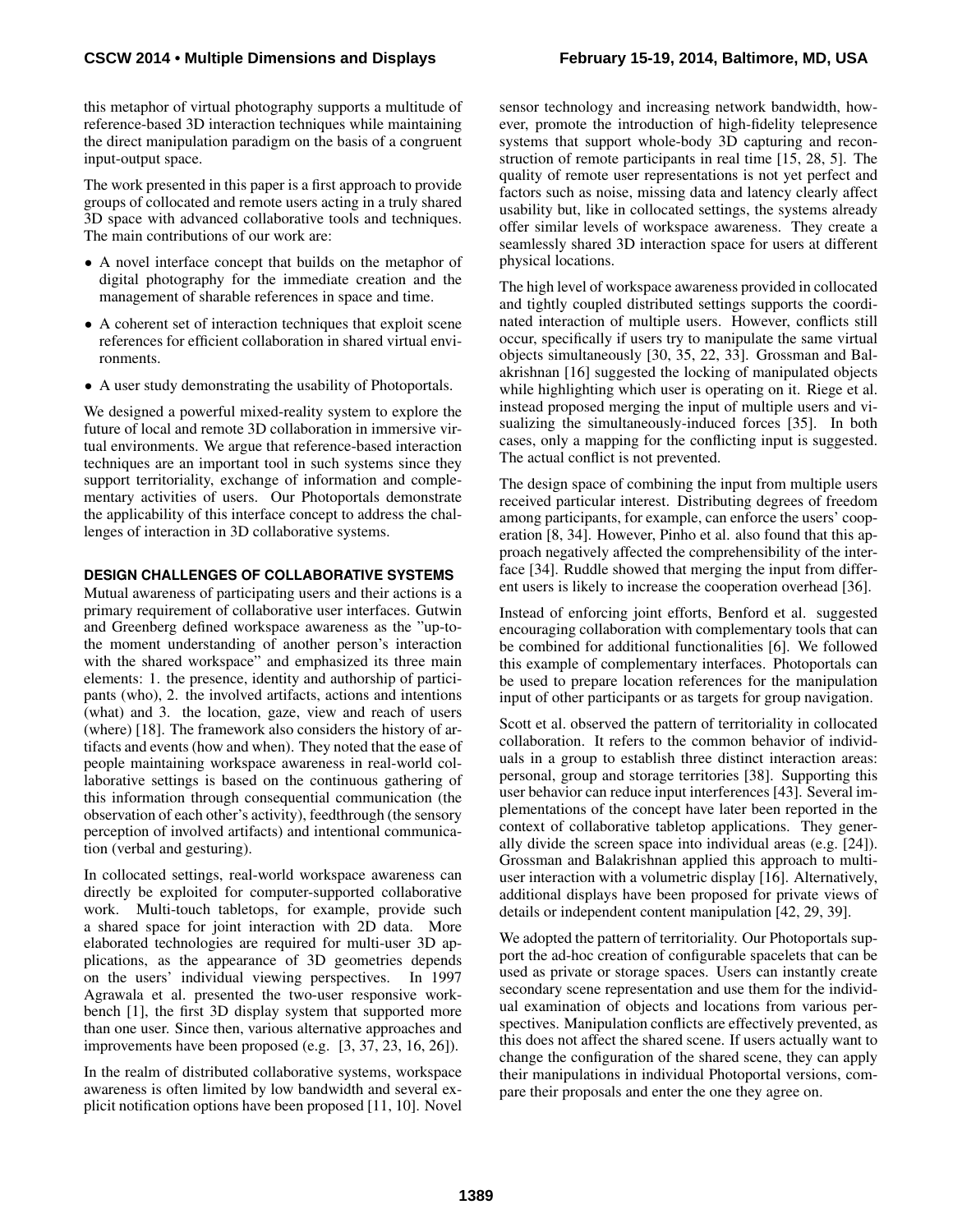| Avoid<br>Input Interference                                                                             | Exploit<br>Simultaneous Input                                                                                                        | Avoid<br><b>Fragmented Visibility</b>                                                             | Exploit<br><b>Multiple Views</b>                                                                   | Avoid<br>Unexpected Motion                                                                          | Exploit<br>Collaborative Planning                                                                |
|---------------------------------------------------------------------------------------------------------|--------------------------------------------------------------------------------------------------------------------------------------|---------------------------------------------------------------------------------------------------|----------------------------------------------------------------------------------------------------|-----------------------------------------------------------------------------------------------------|--------------------------------------------------------------------------------------------------|
| <b>Known Techniques</b>                                                                                 |                                                                                                                                      |                                                                                                   |                                                                                                    |                                                                                                     |                                                                                                  |
| locking<br>• Object<br>[16]<br>• Explicit notifica-<br>tions $[10, 16]$                                 | merging<br>$\bullet$ Input<br>[8, 35, 36, 34]<br>• Territoriality<br>[16, 38, 43, 24,<br>42, 29, 39]<br>Complementary<br>input $[6]$ | $\bullet$ Extended field of<br>view $[20]$<br>$\bullet$ Show<br>Through<br>$\lceil 2 \rceil$      | • Specialized<br>views $[1]$                                                                       | • Shared<br>control<br>[26]<br>$\bullet$ Augmented<br>group navigation<br>[26]                      | • Shared WIM $[5]$                                                                               |
| Novel Strategies for Collaboration Support as Provided by Reference-Based Interaction with Photoportals |                                                                                                                                      |                                                                                                   |                                                                                                    |                                                                                                     |                                                                                                  |
| Secondary<br>scene<br>representations<br>reduce demand for<br>object<br>manipula-<br>tion.              | Mutual interaction<br>support with loca-<br>tion references.                                                                         | Perspective sharing<br>invisible<br>reveals<br>of the<br>fragments<br>shared<br>environ-<br>ment. | Individual manipu-<br>lation of<br>viewing<br>parameters in pri-<br>vately used Photo-<br>portals. | Group<br>transit<br>through<br>portals<br>reduces<br>demand<br>steering-based<br>for<br>navigation. | Rapid creation and<br>of<br>management<br>shared WIMs<br>and<br>previews of target<br>locations. |

Table 1. Several major challenges of collaborative 3D environments (in columns) have been addressed in prior work. Our Photoportals add a range of alternative strategies that exploit the concept of shareable references for collaborative interaction.

The design of collaborative 3D user interfaces involves further challenges that relate to 3D viewing perspectives and group navigation. A surrounding 3D environment cannot be overseen completely and the appearance of 3D objects depends on the viewing perspective. As a result, each user only sees fragments of a shared 3D scene at a time. Hindmarsh et al. addressed this fragmented visibility problem for the case of individually navigating users in a distributed virtual reality system. They suggested extended peripheral vision and exaggerated representations of other users' actions to improve the perception of remote participants [\[20\]](#page-11-16). Another type of fragmented visibility is interpersonal occlusion. Geometric features may be hidden behind other geometry from several perspectives. Argelaguet et al. suggested tackling this problem with cut-away visualizations that let indicated features show through occluding parts of the shared scene [\[2\]](#page-10-10). Note that both techniques imply a distorted perception of the scene which can be highly detrimental, e.g. if the evaluation of geometric properties is purposed.

We suggest an alternative approach to resolve fragmented visibility that preserves the appearance of the scene. Objects and locations that cannot directly be seen by everybody can be captured in a Photoportal and shown to everybody else. Geometry clipping at the surface of the virtual photos implicitly enables cut-away views towards occluded geometry.

Exploring a 3D virtual world requires navigation during which the visual and the vestibular perceptual systems perceive contrary motion signals: visual motion flow without physical acceleration. This perceptual conflict may induce cybersickness, even more so if the virtual motion is not expected. Input for group navigation should thus be observable by all involved users and they should be allowed to interfere easily if they do not agree. Kulik et al. suggested a large stationary device to increase mutual awareness of group-related input. They also developed a set of augmented group navigation techniques that avoid collisions of individual users with the virtual environment – at the price of temporarily giving up the notion of a shared 3D space [\[26\]](#page-11-2).

By using Photoportals, the demand for group locomotion can be drastically reduced. Individual users can prepare a location reference to a new travel target and then invite the whole group to enter this place directly, using the photo as a portal.

Our design process was inspired by the tangible interaction framework of Hornecker and Buur [\[21\]](#page-11-17). Following their guidelines, our interaction techniques build on direct haptic manipulation with isomorphic mappings and enable lightweight interaction in experimental steps (Tangible Manipulation). As demanded by their concept of Spatial Manipulation, we ensure a consistent space among users and interactive objects in which the movement of objects and the users' bodies has a comprehensible meaning. While the effects of individual perspectives in 3D environments imply the problem of fragmented visibility, our Photoportals provide simple ways to solve it. The operation of our interface elements generally involves the whole body in action. With a set of complementary interfaces that include one or many Photoportals, we provide multiple access points to engage users in the collaboration (Embodied Facilitation). In the sense of preparing and exchanging scene references for further interaction, Photoportals also support the externalization of ideas and provide unambiguous references for the communication and collaboration (Expressive Representation).

Reference-based interaction techniques have rarely been applied to solve design challenges of collaborative systems. Beck et al. suggested a shared World in Miniature for collaborative tour planning, but did not consider further usage scenarios [\[5\]](#page-10-7). Spindler et al. suggested Tangible Windows as private views towards a shared 3D scene [\[39\]](#page-11-15). Their design builds on the concept of handheld magic lenses [\[7\]](#page-10-11) and extends it with techniques for object manipulation and navigation. They also mentioned the advantage of private views for parallel interaction of multiple users, but no particular workflow of collaborative interaction was outlined in their paper. We show how the concept of secondary scene representations can minimize common collaboration obstacles including fragmented visibility and the coordination of manipulation and navigation.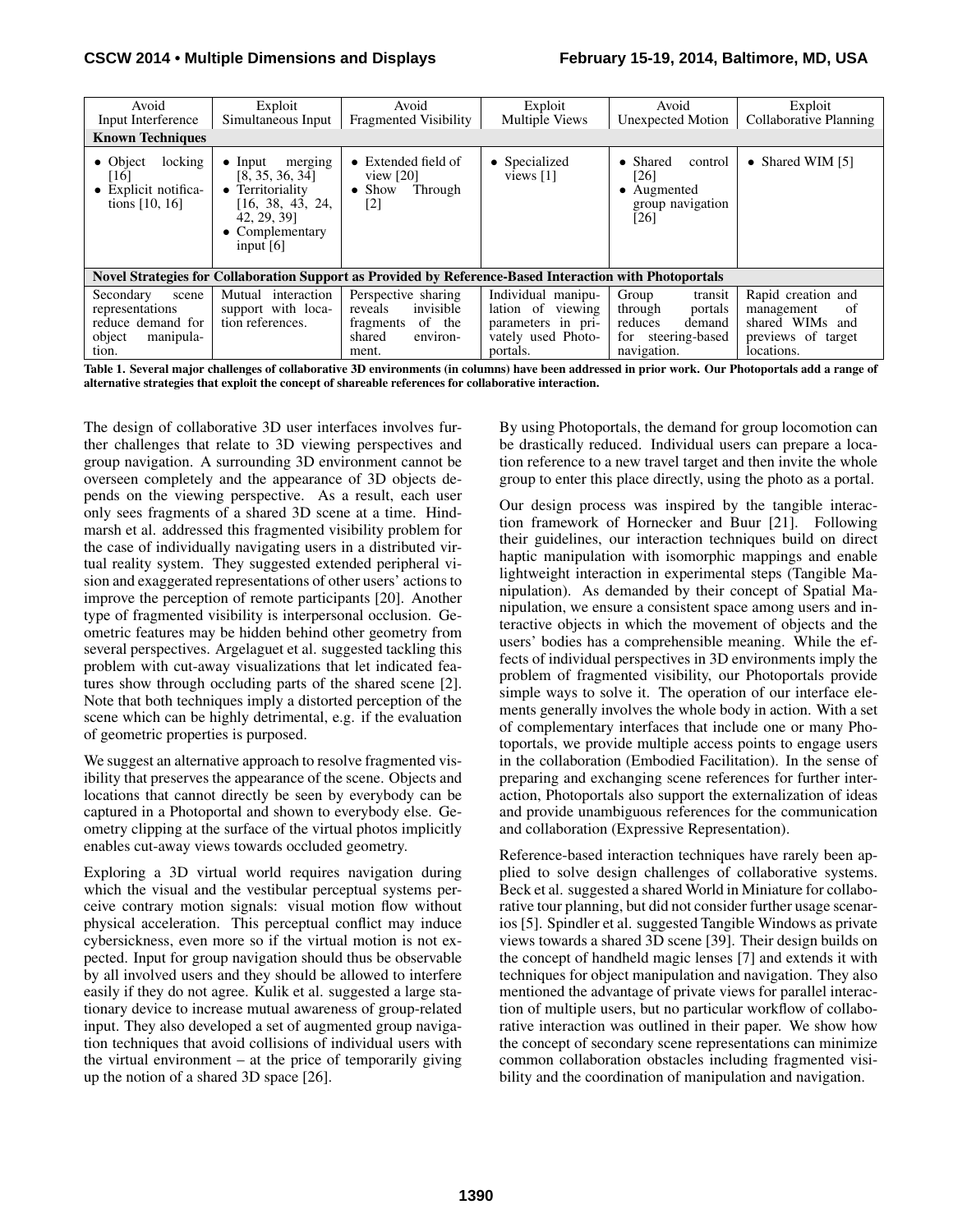## **REFERENCE-BASED 3D USER INTERFACES**

Photoportals are visual references to captured objects and locations in a shared 3D environment. While this concept is new in the realm of collaboration support, similar referencebased interaction techniques are successfully used for manipulating virtual objects that are out of reach: A reference to a distant part of the scene held in one hand provides a reference for input from the other hand.

Such bi-manual interaction also leverages the benefits of proprioceptive cues [\[17\]](#page-10-12). Voodoo Dolls, for example, provide the user with an additional miniature representation of selected objects [\[32\]](#page-11-18); a World in Miniature (WIM) can represent the whole virtual environment on a smaller scale [\[40\]](#page-11-19). WIMs are often used to visually support wayfinding. Several extensions have been proposed to the technique, including scaling and scrolling [\[44\]](#page-11-20) and a navigation technique that flies the user into selected locations of the handheld miniature [\[31\]](#page-11-21).

Hinckley et al. suggested physically graspable props as reference objects [\[19\]](#page-11-22). If the prop's physical shape fits into the human hand, users can take advantage of their manual dexterity. The necessary dislocation of visual space and motor space, however, may be detrimental. We aimed for a novel interaction technique that combines the advantages of physical grasping and a congruent input-output space.

Stoev and Schmalstieg suggested building on the paradigm of magic lenses for reference-based interaction [\[41\]](#page-11-23). They proposed virtual lenses that show parts of the scene from a different viewpoint and defined a set of corresponding "throughthe-lens" interaction techniques. Several of them, including pick ray manipulation at the remote location and virtual travel "through the lens," were similar to corresponding techniques of our Photoportals. Our work builds on this example and extends it with additional viewing modes and a refined user interface for collaborative settings.

The concept of interconnecting different virtual locations is also known as "locales" that can be assembled to virtual environments of potentially unlimited size [\[4\]](#page-10-13). Greenhalgh et al. extended this concept with temporal links that capture sequences of user activity [\[13,](#page-10-14) [12\]](#page-10-15). They explored various application scenarios for this functionality, including the intuitive authoring of dynamic 3D content and the post-hoc evaluation of user interaction. They also proposed several manifestations of temporal links mostly corresponding to the requirements of digital storytelling. Most comparable to our sequence recordings with Photoportals is Holovid, a WIMlike scene representation that includes captured motion sequences. Other than temporal links in the distributed system MASSIVE-3 [\[14\]](#page-10-16), our Photoportals support the recording of temporal sequences that include life-sized 3D video avatars of local and remote participants. Our tangible camera interface furthermore enables inexperienced users to operate the recording and manage several of them in a virtual gallery.

Technically, our Photoportals are most closely related to the pioneering work of Stoev and Schmalstieg [\[41\]](#page-11-23), but our implementation in the context of collaborative virtual reality goes beyond their original proposal. We created a novel tan-

gible interface for the immediate creation and management of scene references that corresponds to the familiar functionality of digital cameras. The resulting ease of use enables the application of Photoportals in collaborative settings with naive users. Furthermore, our Photoportals incorporate other successful concepts from prior research into a unifying interface. This includes all of the above mentioned extensions to WIM-like scene representations.

The immediate creation of secondary scene representations can be compared to that of Voodoo Dolls, but instead of a grasping gesture in screen space, our interface exploits the metaphor of digital photography. This novel approach directly supports adaptations of the capturing process to create specialized representations for different use cases, as well as the management of multiple scene representations in a virtual gallery. Our tangible camera interface facilitates the handling and the exchange of Photoportals.

#### **MULTI-USER INTERACTION IN VIRTUAL ENVIRONMENTS**

We developed and tested our interaction techniques with a state-of-the-art immersive telecollaboration system that connects two multi-user 3D power walls. The participants in front of each display are captured using color-and-depth cameras. The resulting color- and depth-image streams are transferred to the other location where real-time 3D video representations of remote users are shown [\[5\]](#page-10-7). For a group of collocated users, each user can independently walk in front of the screen, but navigation through the environment is always performed for the entire group [\[26\]](#page-11-2). Otherwise, the consistency of the shared virtual environment cannot be preserved. We coupled virtual locomotion for the whole group and limited its control to input from a single group navigation device (Spheron) that is purposefully large in order to increase awareness and its accessibility for everybody in the group (Figure [1](#page-0-0) right). The six degree-of-freedom device consists of a large 3D trackball and a separate joystick-type handle for 3D translational input. Its operation requires comparably large movements that are visible to all group members.

Both groups use a multi-user 3D power wall display with a resolution of 1920 by 1200 pixels. The larger display measures 4.3 by 2.7 meters screen size and provides stereoscopic image pairs for up to six users [\[26\]](#page-11-2). The smaller one supports only two users with a screen size of 3 by 2 meters.

The setup generally provides high workspace awareness – at least as long as the remote group is visible within the boundaries of the screen and the participants' actions correspond to the real-world, as in direct walking and bare-handed gesturing. As soon as augmented, non-isomorphic interaction techniques are involved, it becomes much more difficult to maintain awareness of each other's actions. However, interaction with virtual objects requires a certain level of abstraction, as the data cannot be grasped directly. Therefore, we focused our efforts on the design of interfaces and interaction techniques that support the mutual understanding of "magic" techniques like teleporting, remote manipulation or scaling.

The pick ray is a common solution for interaction with virtual objects. We also provide this basic technique, but not to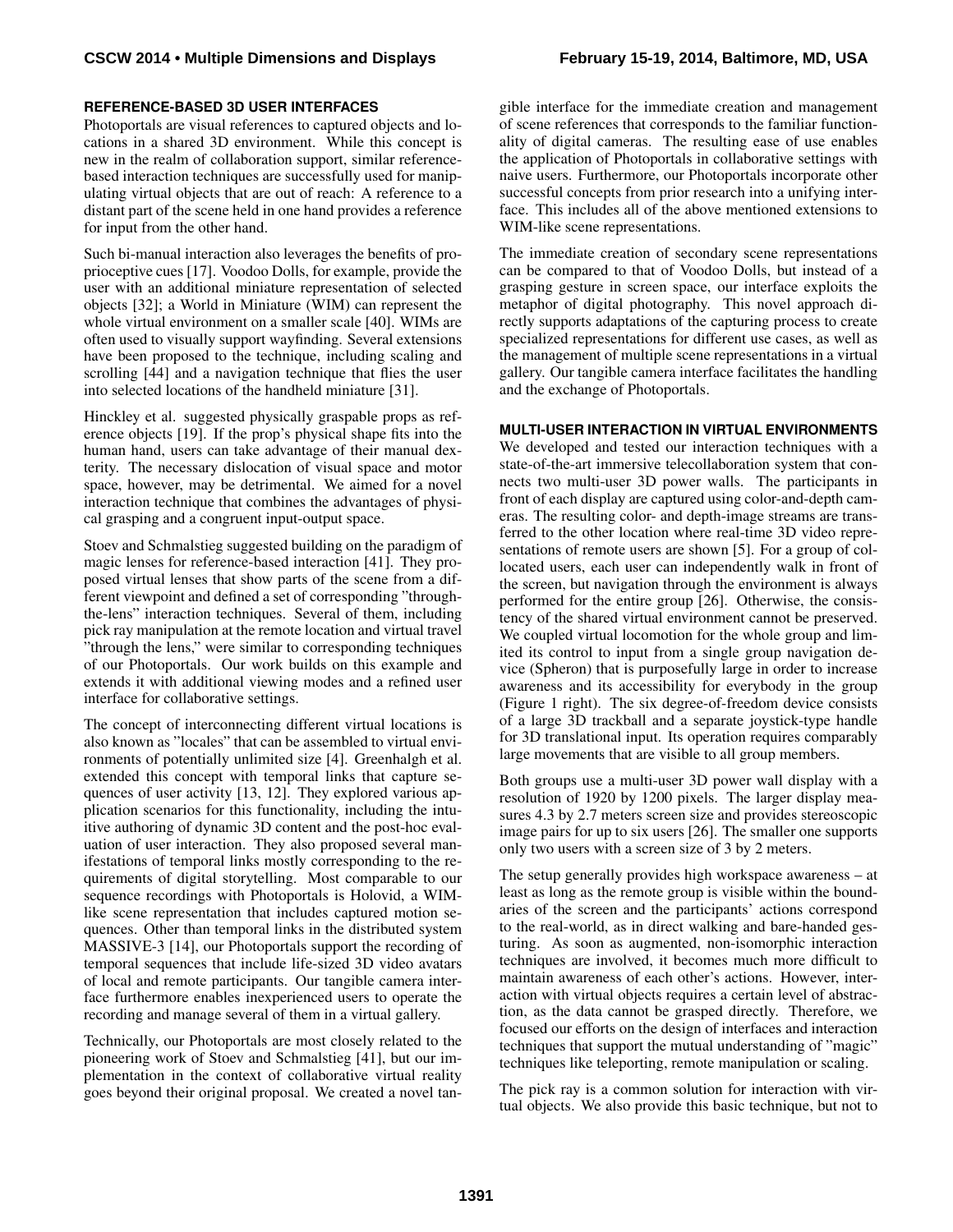everybody simultaneously. We experienced conflicts of users that try to operate on the same object. In a first attempt to increase the group's coordination, we limited direct manipulation to the selection of a virtual reference point on a geometry. The whole scene could then be rotated around this point using the 3D trackball of the Spheron device as a physical reference. The manipulation of individual objects required indirect input that was operated with motion input relative to the 3D trackball. The technique prevented input conflicts, but only at the price of inhibiting simultaneous input. Moreover, the dislocation of physical input and visual output was confusing for many users.

One of the main motivations for object manipulation is the desire for their examination from various perspectives. An unintentional side effect often is the change of the object placement relative to the surrounding scene. The demand for object manipulation can thus be reduced if users can easily view objects from every angle without actually moving them. The scene rotation around a selected reference point, as described above, provides such functionality, but only for the whole group. If someone wants to explore a particular detail, not everybody else will share this interest. Collaborating users often prefer to divide their focus temporarily in order to explore various aspects of a shared context and then exchange their findings. Consequently, we aimed to create an interaction technique that allows individual examination of different scene details and promotes immediate sharing of gathered perspectives without disturbing anybody or compromising the coherence of the shared virtual environment.

Secondary scene representations such as a WIM or Voodoo Dolls allow users to virtually get hold of some part of the virtual environment and observe it from all sides while the original scene remains unchanged. Providing users with such references can thus be very useful – if their creation and handling can be done without hassle. Successful collaboration support with a shared WIM has been shown earlier [\[5\]](#page-10-7); the rapid creation of a WIM with dedicated parameters, has not been considered so far. Voodoo Dolls can be created rapidly with a grasping gesture in screen space but, as a result of this gesture-based creation, the doll is attached to the user's pinched fingers and vanishes if the fingers are released. This complicates their handling; in particular, rotation beyond the range of the wrist and sharing between multiple people.

We propose the metaphor of digital photography for the immediate creation of secondary scene representations to which we refer as virtual photos or Photoportals. In correspondence to actual photography, snapshots can be made instantly and the capturing device provides a physical handle to the resulting virtual photo. Moreover, as known from photographic cameras, various controls enable the parameterization of the capturing process for different use cases and facilitate the management of multiple virtual photos in a gallery.

#### **PHOTOPORTALS**

Photoportals combine the capabilities of reference-based interaction techniques in a consistent user interface that builds on the metaphor of photography. It consists of a tracked tangible camera prop with a set of physical buttons and a virtual display through which the captured scene can be perceived. Users can take virtual photos or record a video of anything they find interesting in the scene. These virtual photos or videos are not just images like their real-world counterparts, but they can be augmented with powerful features and functionalities. We exploit the following four elements of photos for the interaction with virtual environments: 1. a frame that contains the captured scene, 2. a focused object or location of interest, 3. the camera viewpoint, and 4. recording time.

Once a view has been recorded, the respective scene features can be individually examined without necessarily involving the whole group. If interesting aspects shall be discussed, they can easily be shown to others. A collection of successively taken photos shows parts of the virtual environment that are currently not visible. During an architectural walkthrough, for example, users can take photos of details and perspectives they want to discuss with others – now or later. This approach corresponds to groups exploring real environments and it helps with structuring the collaborative review process. It is even more attractive in virtual environments. Our virtual photos are essentially portals and thus provide shortcuts to the captured locations. Consequently, we dubbed our mixed-reality interface Photoportals.

The most fundamental implementation of Photoportals is a monoscopic projection of the scene on the virtual screen of our device. This 2D viewing mode is most effective if a particular vista towards the scene shall be shown to others. It corresponds exactly to real-world photography with the liveview function of digital cameras. Alternatively, our 3D viewing mode shows the captured scene in stereo and continuously adapts the view according to the users' head positions in relation to the camera's virtual screen. In this case, the Photoportal can be considered a window to a remote place. This mode is most appropriate for accessing remote locations.

Furthermore, the visual appearance of our Photoportals can be switched from a single window to a box shape, which is a composite of six individual portal windows that are used in conjunction to show the same scene location from six orthogonal directions. The portal box is well-suited for the examination and manipulation of remote objects. In combination with the 3D viewing mode, it resembles a fish tank containing objects of interest. Protruding parts of the objects are automatically clipped. In combination with the 2D viewing mode, the display box shows six aligned orthographic projections of the captured part of the 3D scene. This mode is particularly useful for the accurate examination of geometric relations, as well as for constrained object manipulation.

We also experimented with other combinations of viewing and display parameters, but we found that the combination of two viewing modes (2D and 3D) with two display setups (Window and Box) provides the most sensible manifestation of Photoportals. The four resulting Photoportal modes are:

- • [2](#page-5-0)D-Window (Figure 2 green Photoportal to the right)
- 3D-Window (Figure [2](#page-5-0) blue Photoportal to the left)
- 2D-Box (Figure [3](#page-5-1) green Photoportal to the right)
- 3D-Box (Figure [3](#page-5-1) blue Photoportal to the left)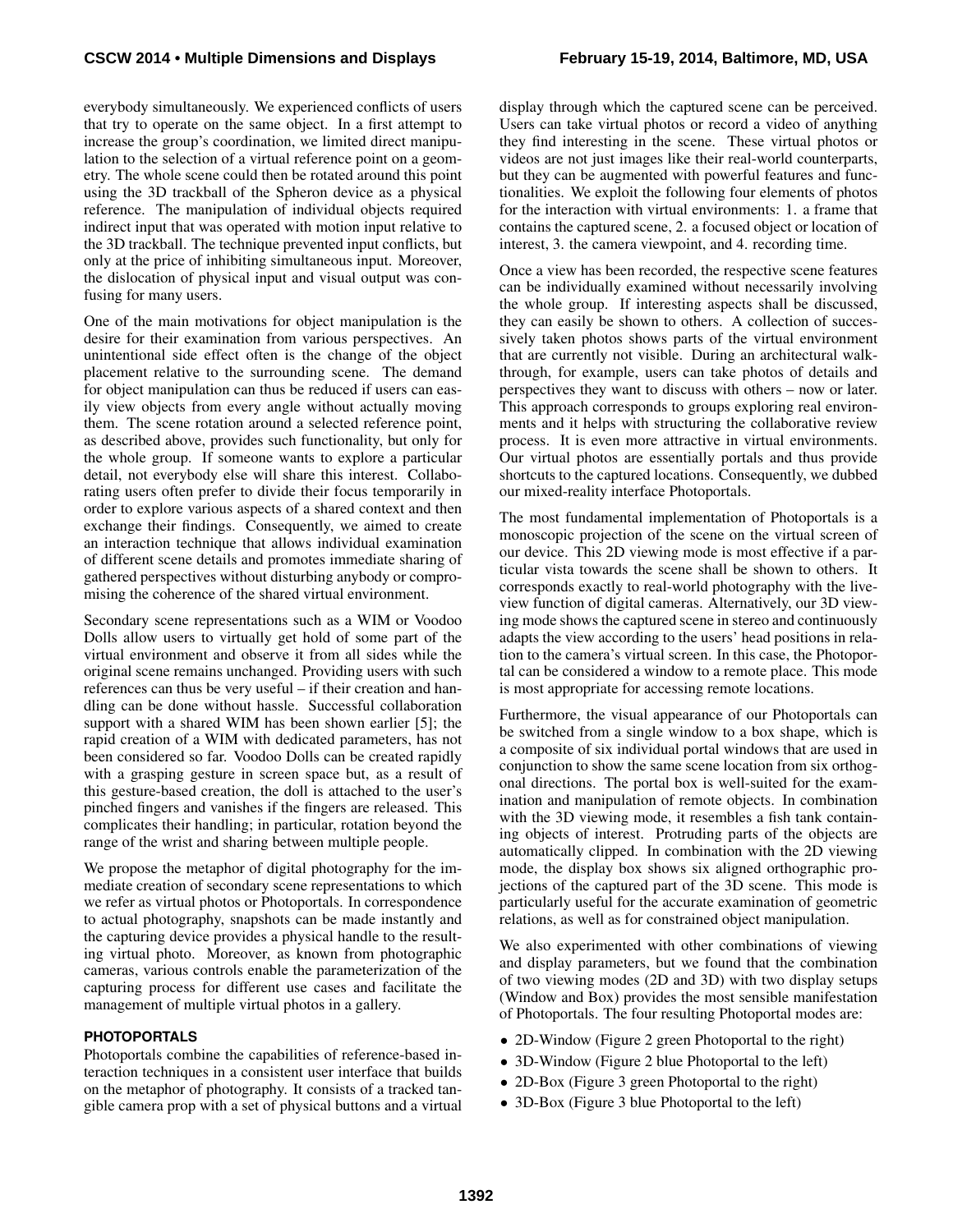

Figure 2. Capturing scene references in both window display setups. The blue Photoportal to the left illustrates the 3D-Window mode. The live preview in the blue frame integrates seamlessly with the scene behind. The green Photoportal to the right illustrates the 2D-Window mode. The captured 2D image corresponds to a real photo. It appears identical from all perspectives.

<span id="page-5-0"></span>

Figure 3. Captured scene references in both box display setups. The blue Photoportal to the left illustrates the 3D-Box mode. The captured scene is shown within the blue box as a miniature. The green Photoportal to the right illustrates the 2D-Box mode. The captured car model appears aligned within the green box with orthographic projections shown on all of its sides. The blue and green intersection points on the surface of the car model in the background define the selected geometry.

#### <span id="page-5-1"></span>**REFERENCE-BASED INTERACTION**

#### **WITH PHOTOPORTALS**

Photoportals offer a unifying interface for reference-based interaction techniques, some of which are novel, others building on prior work. The following subsections, organized by interaction goals, explain these techniques in detail. At the end of each subsection, we summarize the implemented functionalities with references to related work where applicable.

#### **Taking Photos and Videos**

Taking a virtual photo or video is an almost equivalent operation to its real-world counterpart. The user orients the camera towards the target object or location and then triggers the capturing with a button on the device (see Figures [2](#page-5-0) and [4\)](#page-5-2). We use a two-state button as known from autofocus cameras. In our case, the intermediate state enables a live preview of the Photoportal which helps to optimize the captured perspective. Fully depressing the trigger button captures the current perspective as a photo or video.

The Photoportals in our system do not only capture virtual content. The photos and videos also record the users as 3D video avatar representations (Figure [1](#page-0-0) left). This feature can be used to capture user postures and movement sequences, e.g. for studies of ergonomics. During virtual videotaping, the current color- and depth-image streams of the captured local and remote users are stored for later playback.

In both box modes (2D-Box, 3D-Box), the capturing process is optimized for the creation of an object representation that may later serve as a reference for remote manipulation (Figure [3\)](#page-5-1). If the user encloses 3D objects with the portal box, these objects become captured as they are, but with all protruding parts cut away. If, instead, the box is empty during the capturing process, the camera tries to fetch distant objects along its capturing direction. We search for candidate objects by means of an intersection ray that extends from the Photoportal camera into the scene along the capturing direction. The first intersected object will be represented in the box. The original object placement in the scene remains unaffected, but equivalent to the creation of a Voodoo Doll, [\[32\]](#page-11-18) the view is parameterized such that the geometry will appear as a miniature inside the handheld Photoportal Box (with its size remaining equal in 2D image space). In 2D-Box mode, the algorithm sets the viewing parameters such that the bounding box of the selected object fits inside the Photoportal box and is aligned to the coordinate system of the parent node in the scene graph. The live preview in the box modes shows only the intersection point of the capturing ray with the scene.



Figure 4. Left: The Photoportal in 3D-Window mode. The live-preview integrates seamlessly with the surrounding scene. Right: The assignment of buttons on the tangible camera device.

<span id="page-5-2"></span>All virtual photos are automatically saved in a gallery that is associated with each Photoportal camera device. They can be reviewed, adapted and deleted at any time. After the initial capturing, the viewpoint can still be adjusted by moving the camera device while pressing the trigger button. The viewing and display modes of a virtual photo can be modified at any moment, as well. In analogy to the zoom control of realworld cameras, our Photoportal input device offers a two-way button scaling of the displayed scene representation.

Photoportals do not capture static images, but a certain viewpoint towards a 3D scene. If changes to that same scene are applied after a photo has been taken, they affect the situation that is visible on the photo. Some users expected that a scene that had been captured on a photo could not be changed anymore. Correspondingly, we extended the capturing functionality of Photoportals to record versions of the scene if the recording of temporal aspects is enabled via the *time* button on the camera device (see Figure [4](#page-5-2) right). This allows users to go back to earlier versions of the scene if they are unsatisfied with their manipulations. In collaborative work, it also enables users to apply manipulations to a separate version and show their results to everybody else. Then the group can accept the suggested changes by entering this version of the scene. We currently record the full scene graph for a version and only support a full exchange of scenes, but we aim to include a versioning system that supports branching and merging of content.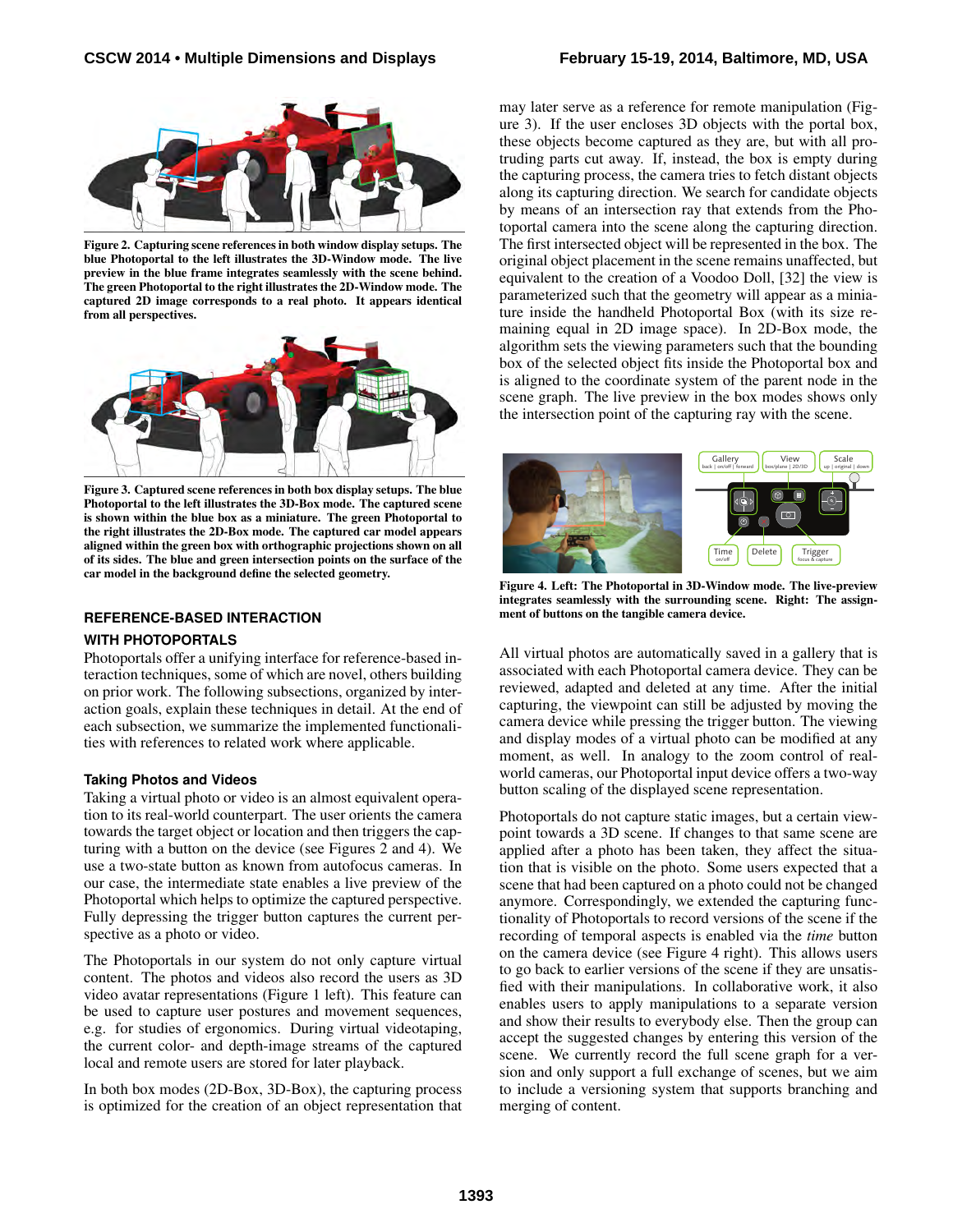Recording temporal aspects naturally supports the capturing of action sequences similar to the creation of temporal links in the work of Greenhalgh et al. [\[13\]](#page-10-14). Our virtual video sequences also include the captured performances of the lifesized 3D video avatars of local and remote users.

In summary, our capturing techniques offer the following features:

- Immediate creation of scene references
- Two display setups:
	- *Photoportal Window* for location references – *Photoportal Box* for object references and WIM
- Two viewing modes:
	- *2D View* for aligned perspectives
	- *3D View* for portal functionalities
- Recording of versions and animations [\[13\]](#page-10-14)
- Capturing of local and remote users as 3D video avatars
- Storage and management of scene references in a gallery

#### **Sharing Perspectives**

Our 3D display system enables the perception of a shared 3D environment among multiple users. However, sharing the same 3D environment does not guarantee that everybody sees the same (fragmented visibility). Our Photoportals provide three techniques to increase the visibility of relevant scene details for all involved users: perspectives can be shared, occluding objects can be cut away and additional object representations can be acquired within arm's reach.

If users want to share a particular perspective of the scene, e.g., to show the alignment of several objects, they can take a photo of this view and immediately show it to others on the virtual display of the camera device (Figure [5\)](#page-6-0). The 2D-Window mode is often preferable in this case. It ensures that all users can see exactly the same perspective on the Photoportal display. However, the lack of stereo and motion parallax also hampers depth perception. In cluttered environments, such as a car's engine compartment, it can become impossible to distinguish between objects that are located at different depth levels along the perspective. In these occasions, the 3D-Window mode can be the better choice.

Each group of users typically has a single camera device, but multiple devices per group are also supported. Each device maintains its own gallery but their content can be shared too. Taking a photo of the virtual screen of another camera device copies the shown photo (Figure [5](#page-6-0) right).

<span id="page-6-0"></span>

Figure 5. Left: A user shares an interesting perspective with a local collaborator. Right: The exchange of captured photos is supported with a copy functionality between Photoportal cameras.

If the groups' attention shall be drawn to a particular object that cannot easily be seen behind surrounding geometry, they can make use of the Photoportal as a cutting plane. The near clipping plane of our Photoportals is aligned to the virtual display; hence the tool facilitates the exposure of hidden objects through clipping of occluding geometry. Such cutaway views can be captured, readjusted and scaled as any other virtual photo in our system. This facilitates the group discussion of zones that cannot be reached comfortably (Figure [6\)](#page-6-1). Using the display box for cutaway views provides additional information on adjacent geometry. The box's shape can even be adjusted to the object of interest.



Figure 6. Two users examining interior parts of a building model with a Photoportal used as a cutting plane (left) or a 3D cutout (right).

<span id="page-6-1"></span>In summary, our interface supports communication and mutual exchange with the following features:

- Rapid capturing of individual perspectives
- Shareable handheld view representations
- Cut-away views to reveal hidden geometry

#### **Navigation Techniques**

Photoportals provide references to remote locations and it seems natural to use these for navigation too. Earlier frameworks for reference-based interaction suggested navigation support in terms of camera-manipulations in a WIM [\[40,](#page-11-19) [41\]](#page-11-23), but the resulting viewpoint motion can be uncomfortable from an egocentric perspective. Our Photoportals provide the means for the ad-hoc creation of a WIM. We simply need to scale down the scene representation in the 3D-Box mode (Figure [7\)](#page-6-2). Miniaturized 3D avatar representations of local and remote users are also visible inside the WIM.



Figure 7. Using Photoportals as a WIM. The image on the right side illustrates the benefits of implicit geometry clipping for wayfinding inside a virtual building. Note the 3D video avatars of remote users in the miniature view.

<span id="page-6-2"></span>For viewpoint navigation, however, we do not manipulate the position of these avatars in the WIM. Instead we switch to 3D-Window mode, adjust the scaling and enter the visible locations through the Photoportal. Each user can individually enter a remote scene directly by putting his head into a handheld Photoportal in 3D viewing mode. The user who does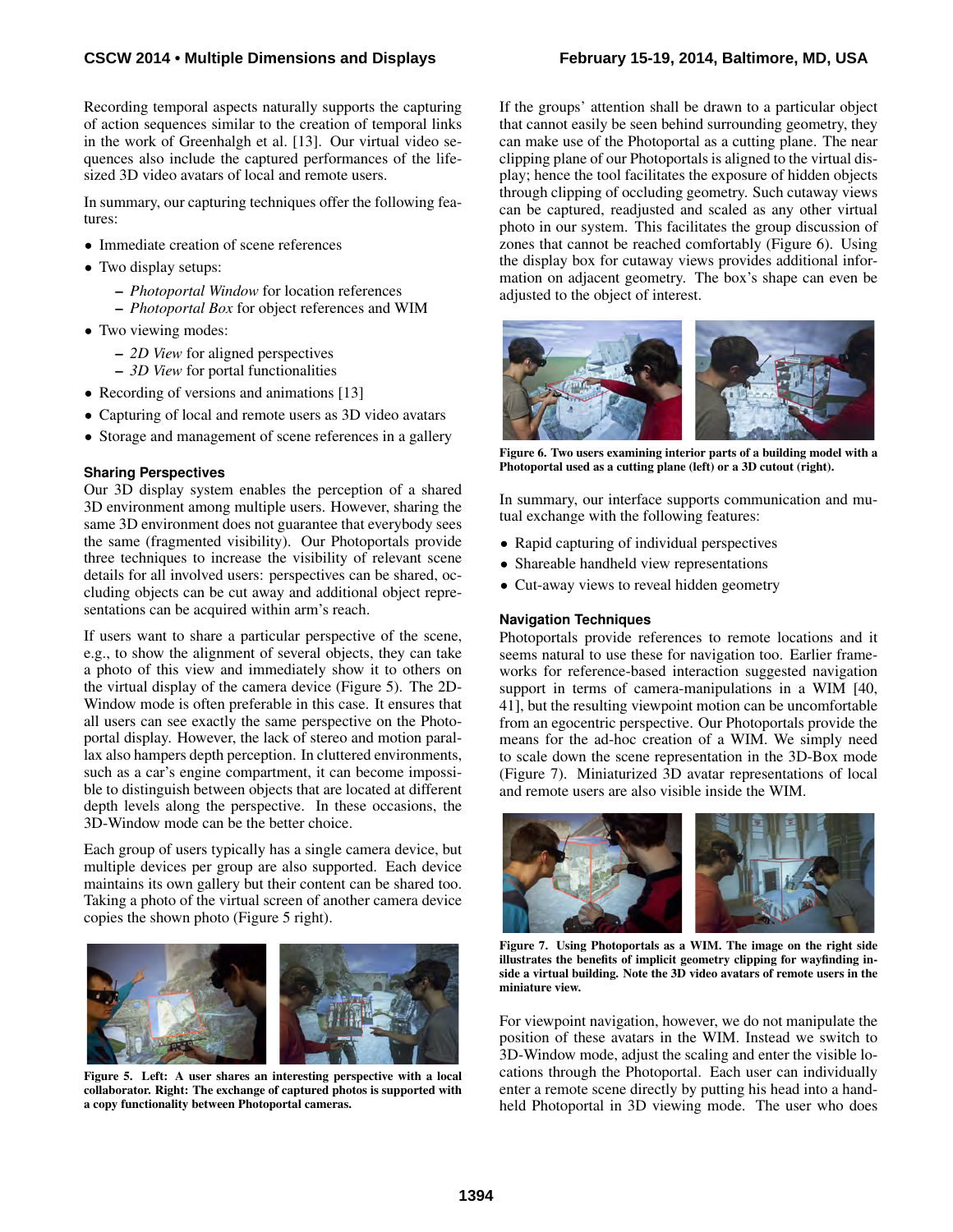this experiences a seamless transition from the main scene that is shared with everybody else to the place displayed by the Photoportal. If the distance between the portal window and the user's head is less than 15 cm, the main scene becomes fully replaced by the portal scene - but only for that user. The others remain completely unaffected by this individual transition. They only see the respective user putting the head into the portal (Figure [8](#page-7-0) left).

Group transit to another location requires more steps to ensure everybody's awareness and agreement. Our group interaction policy requires that all group-related input must be operated via a highly-visible central control station, which is generally the aforementioned Spheron in our setup. Placing the Photoportal device on the board around the 3D trackball triggers a coupling between the two input devices. In 2Dor 3D-Window mode, this coupling activates a public gallery with the device's collection of virtual photos on our large physical screen (Figure [8](#page-7-0) right). The near clipping planes of all user views become aligned with the gallery in order to avoid occluding scene geometry in front of it. With the buttons of the camera device, the users can browse through the Photoportal collection and select a location they want to enter. Pressing the capturing button grows the selected Photoportal to full screen coverage without affecting the scale of the displayed scene. This entering process deactivates the public gallery and resets the near clipping planes of all user views to the default distance of 15 cm in front of the eyes.

The scene shown in a Photoportal can be scaled up or down before entering. Therefore, navigation in terms of entering Photoportals implicitly supports multi-scale navigation similar to that suggested by [\[25\]](#page-11-24).



Figure 8. Two ways of entering a Photoportal. Individually, users can put their head into the portal (left). Group transitions require the selection of the target view from a public gallery (right).

<span id="page-7-0"></span>In summary, Photoportals support navigation tasks with the following features:

- Shared scene overview for collaborative tour planning [\[5\]](#page-10-7)
- Preparation of 3D location references
- Multi-scale navigation [\[25\]](#page-11-24)
- Individual viewpoint transition to remote locations [\[41\]](#page-11-23)
- Group transit to remote locations

#### **Manipulation Techniques**

Similar to other reference-based interaction techniques, our Photoportals enable the remote manipulation of distant objects. The basic principle for all these techniques is the transformation of pick ray input towards the Photoportal display into the shown scene. This has been described previously by Stoev and Schmalstieg [\[41\]](#page-11-23). Our implementation of pick ray manipulation in the 3D-Window mode corresponds to their implementation, including the suggested drag-and-drop operation to extract objects from the Photoportal into the main scene. We extended the concept with different manipulation techniques that correspond to the characteristics of our Photoportal modes and added further functionality.

We found that the single-display Photoportal does not support the manipulation of distant objects very well. Without laborious viewpoint adaptations, the distance to the captured object remains the same and it can only be accessed from one direction. The drag-and-drop operation for object extraction, instead, works well (Figure [9](#page-7-1) left). We extended the technique with functionalities for object scaling, duplication and animation. When dragging an object from a scaled portal scene into the main scene, the object retains the scaling of the scene from which it is extracted. Inserting objects into a Photoportal works vice versa. A duplicate of an object is created if the user holds the trigger button of the camera device during the object extraction. Extracting a moving object from a video sequence retains its motion path and automatically loops this motion at the new location in the main scene. This feature facilitates the creation of simple animation sequences.

Remote manipulation with the Photoportals in 3D-Box mode corresponds largely to the Voodoo Dolls technique [\[32\]](#page-11-18). The corresponding capturing process fits the focused object or location into the box; hence it provides a secondary representation within arm's reach. In our implementation, the remote scene reference appears more like a WIM and is attached to the physical camera device which facilitates its handling among multiple users.

The 3D-Box mode does not support object extraction. Instead, we increased the manipulation range. Once an object inside the Photoportal has been selected with the pick ray, it can be moved beyond the borders of the box. The object does not get lost when passing the border and it is generally still visible in the main scene. The viewport of the Photoportal can be moved thereafter such that the object of interest becomes enclosed by the box again for further manipulation.

The 2D-Box mode additionally offers constrained manipulation for the precise manual alignment of remote objects. Pick ray interaction on one of the six orthogonal projection views is limited to 2D translations along the respective display plane and 1D rotation about its normal (Figure [9](#page-7-1) right).

<span id="page-7-1"></span>

Figure 9. Left: A 3D object is extracted from a Photoportal in 3D-Window mode. Right: The Photoportal in 2D-Box mode supports constrained manipulation. For more relaxed operation, the Photoportal box can be coupled with the Spheron device.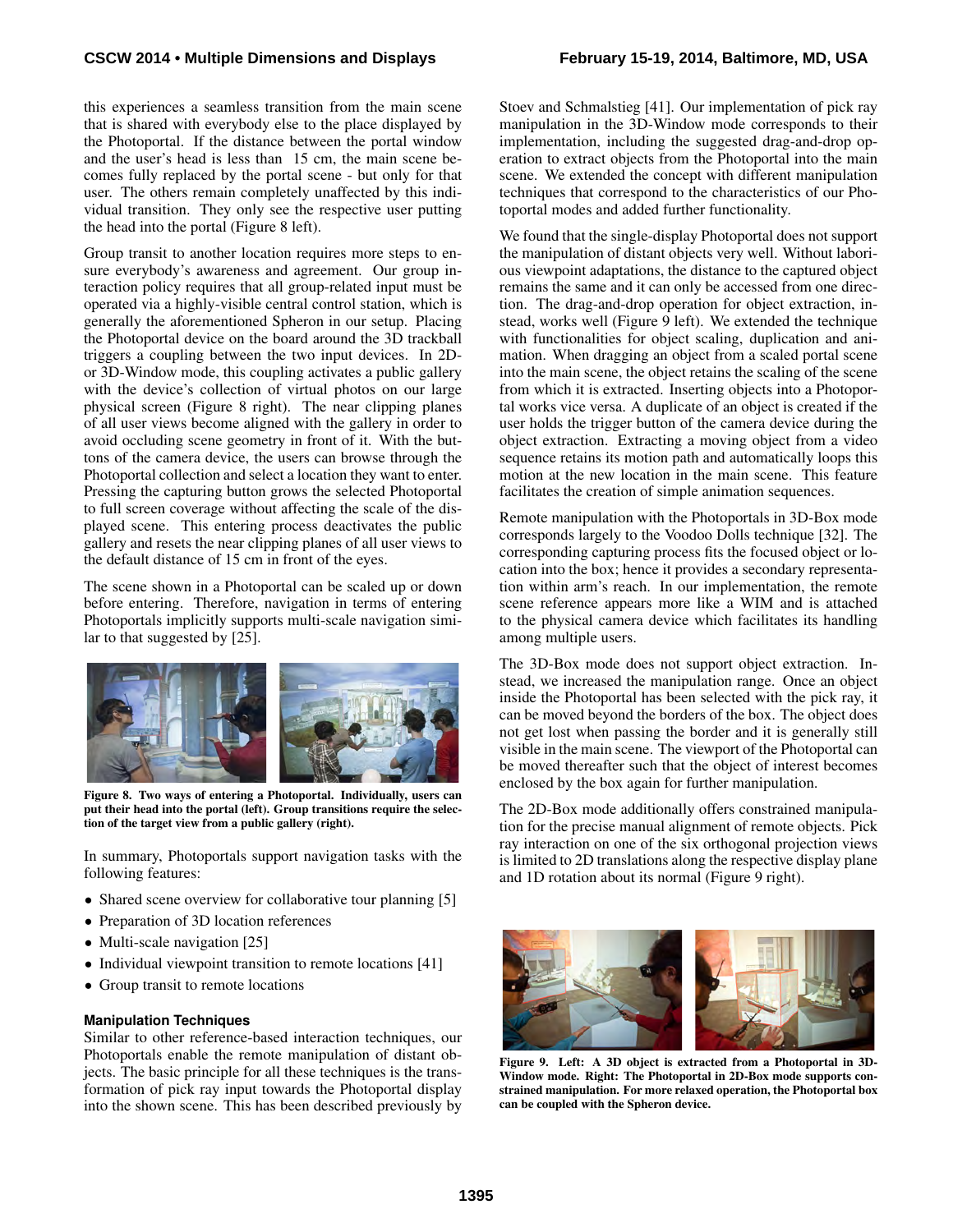## **CSCW 2014 • Multiple Dimensions and Displays February 15-19, 2014, Baltimore, MD, USA**

Depending on the task, object manipulations may take time. Continuously holding the Photoportal device to provide a reference for manipulation input can become exhausting. For these situations, we couple the Photoportal interface in box display mode with the Spheron device. The Photoportal box becomes detached from the camera device and is then displayed hovering above the Spheron (Figure [9](#page-7-1) right). Rotation input to the trackball is now directly applied to the orientation of the Photoportal box.

In summary, Photoportals support manipulation tasks with the following features:

- Manipulation of remote objects [\[41,](#page-11-23) [32,](#page-11-18) [40\]](#page-11-19)
- Mutual provision of manipulation references
- Drag-and-drop transitions between 3D locations [\[41\]](#page-11-23)
- Drag-and-drop copy operations with implicit scaling
- Constrained object manipulation

# **USER EXPERIENCE WORKSHOP**

Photoportals offer novel functionalities that can improve collaborative interaction in 3D virtual environments – but only if they can be operated without hassle. Therefore, the general usability of the interface was a primary concern during development. For the evaluation of our novel interface, we invited design students from a partner university to realize their own ideas of interactive virtual environments. In preparation for this workshop, we visited the students at their university and introduced them to the interactive possibilities of our system using photos and videos to illustrate various functionalities. Groups of two to four students were then asked to develop application scenarios.

The six resulting scenarios ranged from 3D design reviews over a futuristic 3D file browser to more gaming-oriented applications. Most fascinating was the possibility of creating experiences that would not be possible in the real world, e.g. traveling through hyperlinks, walking upside-down or meeting oneself in recorded scenarios. After five weeks of preparation, eight of the students came to our lab to realize their ideas. We focused on four scenarios which had to be managed by groups of two students.

## **Procedure**

Before we started to work on the students' scenarios, we familiarized them with the multi-user 3D displays and the 3D capturing and reconstruction technology for telepresence applications. The participants were also thoroughly introduced to the operation of the Photoportals in groups of two. In an existing virtual environment, they were shown each functionality and then asked to operate it themselves. By following a predefined script, we made sure that each user operated every function alone, but also in collaboration with the other. This took between 60 to 90 minutes per group. Then each user was asked to complete a questionnaire on the usability of the overall system and the Photoportal interface. It consisted of a system usability scale (SUS) [\[9\]](#page-10-17) and more specific items on 7-point Likert scales. In particular, we were interested in ratings of the different Photoportal functionalities and the usefulness of the system to promote collaboration. We worked on the realization of the students' ideas during the following two days. This gave us the opportunity to observe users during the unsupervised use of the interface and to discuss their opinions in brainstorming sessions.

#### **Results**

The overall feedback was very positive. The students were excited about the system and also rated the general usability of the Photoportals positively. On a scale between 1 (worst) and 7 (best) a mean score of  $5.25$  (SD=1,04) was given. The mean score on the system usability scale was 71.65 (SD=10.43), which is above average [\[27\]](#page-11-25). One of the students added the comment that using the Photoportals primarily required learning the button mappings of modes and functions, which he considered to be normal for any new electronic device. During their independent work with the system, we observed that it took everybody a while to remember the mapping.

The ease of using the individual functionalities was also rated on the same scale (1-7). Capturing, deleting and exchanging photos, as well as entering the portals individually or as a group, were rated to be most easy with an average score of 6.17 (SD=0.86). The later adjustment of perspectives, including the scaling of the scene, was rated slightly lower (M=5.31, SD=1.10). This corresponds to our observations that users had difficulties estimating the scale of distant objects and that relocating a Photoportal capturing position in a scene can be cumbersome if the scene is shown at a large scale. The ease of using the Photoportals to create cutaway views was rated on a similar level with an average score of 5.43 (SD=1.28). In practice, it requires the same operations to create a cutaway view as any other adjustment of the perspective. When asked to decide between cutaway views in plane or box mode, all but one voted for the box view. The ease of creating object copies was rated with an average score of 5.25 (SD=1.39). We observed some users having difficulties remembering that the trigger button had to be pressed in order to create a copy rather than removing the object from the portal.

The two remote manipulation techniques were rated differently. The average score for remote manipulation of objects in the 3D box mode was 5.5 (SD=0.93). The constrained remote manipulation in 2D box mode was still rated positively, but worst among all of our functionalities (M=4.63, SD=0.92). During the discussions, one participant mentioned that, for accurate placement, the input should be further constrained (e.g. only 2D translation) and that the orthogonal viewing in 2D box mode can be hard to understand in complex scenes. We observed that our participants tended to use the portals to navigate to the optimal position for manipulation rather than using it for remote manipulation.

All but one participant agreed that using Photoportals in a multi-user environment like ours can improve the collaboration of participants. One participant was neutral on that question; the average score was 6.13 (SD=1.36). Some participants argued that the overall system clearly promotes collaboration, but that it takes more than a few days' experience to evaluate the impact of individual aspects like the Photoportals on the collaborative use of the system.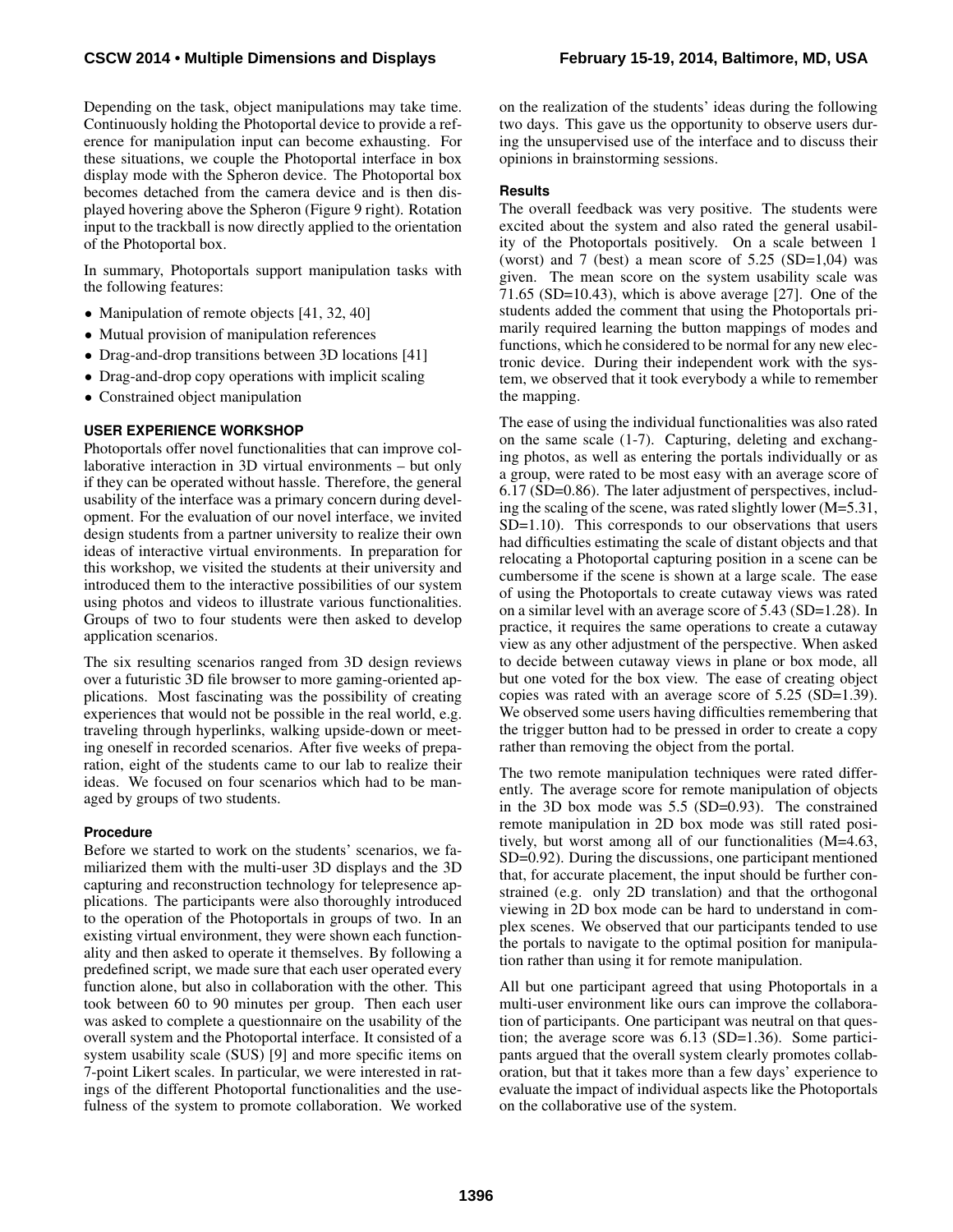We observed that two aspects of Photoportals for collaboration were immediately used: perspective sharing and territoriality. Our test users frequently assumed Photoportals as temporary private spaces (territoriality) and used them to prepare perspectives towards interesting parts, sometimes while somebody else was steering the rest of the group through the environment. These scene references were then shown to others (perspective sharing) – in most cases they referred to detailed scene features or suggested a new target location. More closely-coupled collaboration, like preparing a reference view for another user, occurred only rarely. Instead of asking each other for such support, most users wanted to operate the device themselves – despite being otherwise busy.

## **DISCUSSION**

Our collaborative virtual reality system supports collocated interaction in a shared 3D environment and the inclusion of remote participants through 3D video avatars. We experienced that these characteristics provide an overall high level of workspace awareness, but that it can still be hard to understand and follow each other's actions in the virtual world if these go beyond real-world behavior.

This deficit and the desire to better support parallel activities led us to the design of a novel interface metaphor: Photoportals provide powerful reference-based interaction techniques for collaborative settings. Primarily, they support the communication about details of a shared virtual environment. Users can immediately capture objects, locations and views they want to discuss. Motion sequences can also be recorded. The resulting virtual photos and videos can then be shown to others directly or stored for later use. The physical camera device further promotes exchange between users. The interface also supports post-hoc adjustment of the view towards the captured scenes, including scaling, which helps to emphasize relevant aspects.

The novel interface metaphor also supports the navigation requirements of groups in virtual environments. It only takes several seconds to create an appropriately scaled and oriented WIM that can be used for wayfinding. The possibility of entering locations of interest directly through the virtual photo reduces the need for traveling long distances, which can be particularly cumbersome for groups. Furthermore, users can enter saved versions of the scene which can also include the captured movements of objects, themselves and other users. This allows them to travel into the past of a design process, create alternative versions or observe an interaction sequence including all the movements of the users. A further important aspect in that regard is the possibility of using the interface as a private display or territory. If a user wants to inspect a particular location within the scene that might not be relevant for everybody else, a Photoportal can be used to provide an individual view of this place.

Photoportals can also be used for object manipulation. In this context, they can be considered as an amalgamation of Voodoo Dolls and tangible props. Like Voodoo Dolls, our Photoportals clearly show what they are referring to, while grasping the physical capturing device facilitates the handling

of these references. Our technique contributes further advantages for collaborative scene editing. The capturing of a remote object or location for manipulation does not yet change anything in the shared scene. It only manifests the intention and provides a reference to the relevant part of the scene. The collection of photos thereby provides a storage space for planned activities. The actual editing can be postponed to a moment that fits into the collaborative workflow and allows participants to discuss the intended changes. Moreover, if the group ultimately does not agree on the applied changes, they can use Photoportals to return to an earlier captured version.

Our interfaces and interaction techniques have been designed to encourage the engagement of each individual through multiple access points and different levels of involvement. At the lowest level, each user can explore the shared scene from various angles by walking around. The consistency of the shared environment facilitates gestural communication about the application content. As a next step, one can take a camera device for capturing photos of interesting features and show them to the others. Alternatively, the pick ray can be used to select and manipulate objects in the scene. The group can also be navigated through the virtual environment. Such grouprelated operations are controlled through the centrally located Spheron device to increase awareness and minimize conflicts.

This selection of tools provides the users with complementary functionalities and thus invites cooperation. For example, the Photoportals provide references for manipulation with the pick ray and the Spheron can be coupled with the Photoportals. We observed that users easily distribute fully orthogonal tasks like navigation and manipulation amongst each other, but that more closely intertwined collaboration only occurs among users that are proficient with the involved technologies and know each other well.

#### **CONCLUSION AND FUTURE WORK**

We presented Photoportals as a consistent interface for reference-based 3D interaction techniques in distributed multi-user virtual reality systems. Photoportals allow the quick creation of references and provide easy access to stored ones. Our user experience workshop revealed their usability and showed indications of their benefits for collocated and remote group interaction. The development of our collaborative interaction techniques followed well-established guidelines from the field of computer-supported collaborative work. In particular, the tangible interaction framework of Hornecker and Burr guided our developments [\[21\]](#page-11-17). The consistency of the shared 3D space inhabited by locally and remotely collaborating users leverages workspace awareness and promotes full-body interaction.

Our Photoportals allow users to take photos and videos of the surrounding scenery while they are collaboratively exploring a virtual environment. Recordings can be shared among collocated and remote users and serve as portals into the captured 3D scenes. Photoportals provide additional access points for interaction, minimize the issue of fragmented visibility and provide unambiguous references for communication, manipulation and navigation. They also provide users with a private interaction space where they can prepare views that refer to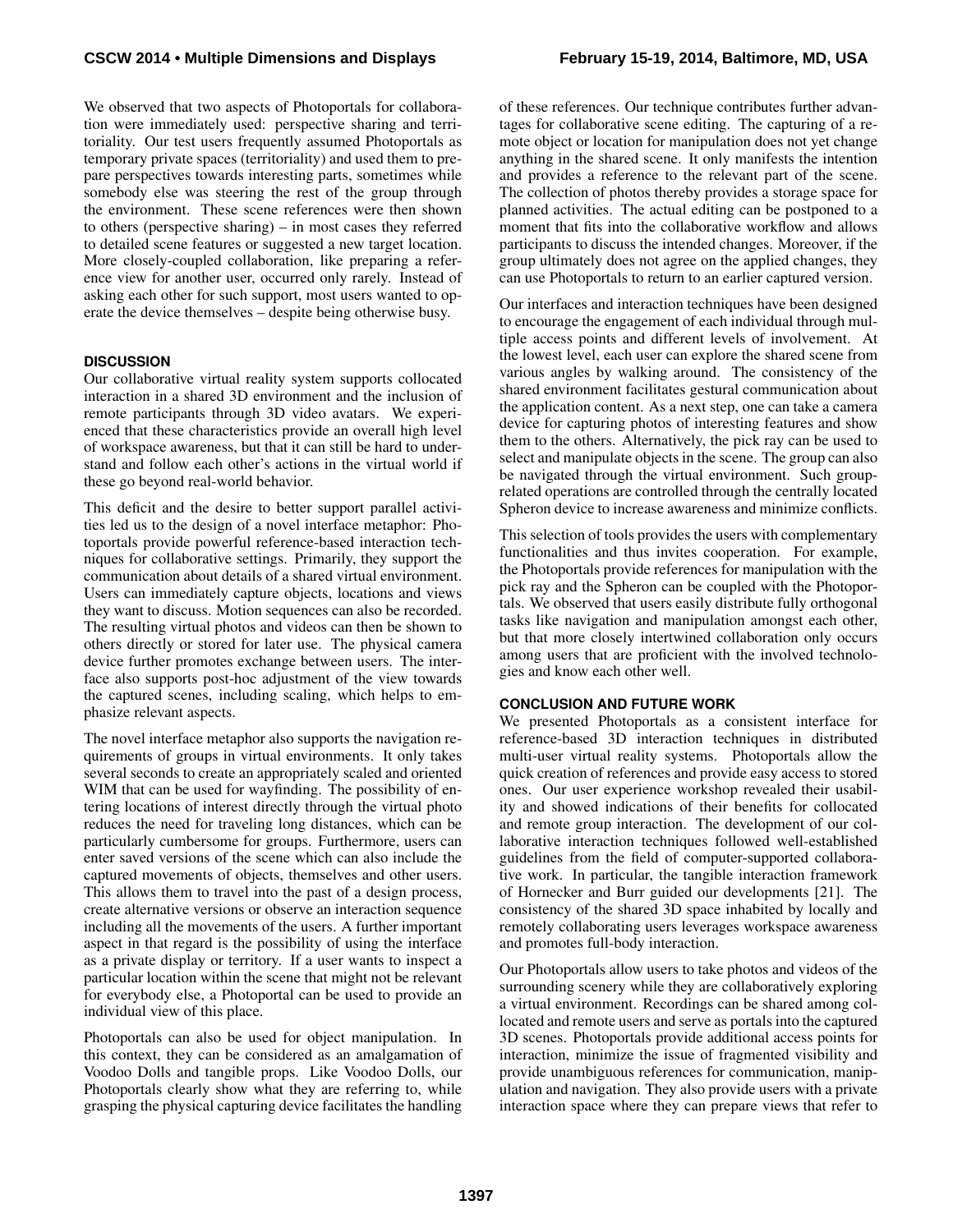## **CSCW 2014 • Multiple Dimensions and Displays February 15-19, 2014, Baltimore, MD, USA**

individual areas of interest. Photoportals can also refer to alternate versions of the scene in which users can explore their ideas for modifications. In that sense, Photoportals support the externalization of ideas that can be collaboratively discussed before they are applied to the shared virtual environment.

Given the development in 3D scanning, light field acquisition and display technology, we envision that, in the future, static real-world photos will only be placeholders for interactive portals to the captured scenes in a simulated mirror world and suggest virtual reality as a development platform for appropriate user interfaces.

# **ACKNOWLEDGMENTS**

The research leading to these results has received funding from the EC FP7 projects 3D-PITOTI (ICT-2011-600545) and VR-HYPERSPACE (AAT-2011-RTD-1-285681 ). Our work was also supported by the German Federal Ministry of Education and Research (BMBF) under grant 03IP704 (project Intelligentes Lernen). The 3D model of Castle Vianden (Luxembourg) that can be seen in Figures [4](#page-5-2)[-8](#page-7-0) is courtesy of ArcTron 3D GmbH (**<http://www.arctron.com>**). We thank the participants of our studies and the members and students of the Virtual Reality Systems group at BauhausUniversität Weimar ([http://www.uni-weimar.de/medien/](http://www.uni-weimar.de/medien/vr) **[vr](http://www.uni-weimar.de/medien/vr)**) for their support. Special thanks to Stefanie Wetzel, who realized the first software prototype of Photoportals.

#### <span id="page-10-1"></span>**REFERENCES**

- 1. Agrawala, M., Beers, A. C., McDowall, I., Fröhlich, B., Bolas, M., and Hanrahan, P. The two-user responsive workbench: support for collaboration through individual views of a shared space. In *Proc. of Siggraph 1997*, SIGGRAPH '97, ACM Press/Addison-Wesley Publishing Co. (1997), 327–332.
- <span id="page-10-10"></span>2. Argelaguet, F., Kulik, A., Kunert, A., Andujar, C., and Froehlich, B. See-through techniques for referential awareness in collaborative virtual reality. *Int. J. Hum.-Comput. Stud. 69*, 6 (June 2011), 387–400.
- <span id="page-10-2"></span>3. Arthur, K., Preston, T., Taylor, R., Brooks, F., Whitton, M., and Wright, W. Designing and building the pit: a head-tracked stereo workspace for two users. In *Proceedings of IPT '98, Workshop CD-ROM* (1998).
- <span id="page-10-13"></span>4. Barrus, J. W., Waters, R. C., and Anderson, D. B. Locales: Supporting large multiuser virtual environments. *IEEE Comput. Graph. Appl. 16*, 6 (Nov. 1996), 50–57.
- <span id="page-10-7"></span>5. Beck, S., Kunert, A., Kulik, A., and Froehlich, B. Immersive group-to-group telepresence. *IEEE Transactions on Visualization and Computer Graphics 19*, 4 (Apr. 2013), 616–625.
- <span id="page-10-9"></span>6. Benford, S., Bederson, B. B., Åkesson, K.-P., Bayon, V., Druin, A., Hansson, P., Hourcade, J. P., Ingram, R., Neale, H., O'Malley, C., Simsarian, K. T., Stanton, D., Sundblad, Y., and Taxén, G. Designing storytelling technologies to encouraging collaboration between young children. In *Proc. of CHI 2000*, ACM Press (2000), 556–563.
- <span id="page-10-11"></span>7. Bier, E. A., Stone, M. C., Pier, K., Buxton, W., and DeRose, T. D. Toolglass and magic lenses: the see-through interface. In *Proc. of SIGGRAPH 1993*, ACM Press (1993), 73–80.
- <span id="page-10-8"></span>8. Bricker, L. J., Baker, M. J., and Tanimoto, S. L. Support for cooperatively controlled objects in multimedia applications. In *CHI '97 Extended Abstracts on Human Factors in Computing Systems*, CHI EA '97, ACM Press (1997), 313–314.
- <span id="page-10-17"></span>9. Brooke, J. SUS: A quick and dirty usability scale. In *Usability evaluation in industry*, P. W. Jordan, B. Weerdmeester, A. Thomas, and I. L. Mclelland, Eds., Taylor and Francis (London, 1996).
- <span id="page-10-5"></span>10. García, A. S., Molina, J. P., González, P., Martínez, D., and Martínez, J. An experimental study of collaborative interaction tasks supported by awareness and multimodal feedback. In *Proc. of VRCAI 2009*, ACM Press (2009), 77–82.
- <span id="page-10-4"></span>11. Greenberg, S., and Marwood, D. Real time groupware as a distributed system: concurrency control and its effect on the interface. In *Proc. of CSCW 1994*, CSCW '94, ACM Press (1994), 207–217.
- <span id="page-10-15"></span>12. Greenhalgh, C., Flintham, M., Purbrick, J., and Benford, S. Applications of temporal links: Recording and replaying virtual environments. In *Proc. of IEEE VR 2002*, VR '02, IEEE Computer Society (Washington, DC, USA, 2002), 101–.
- <span id="page-10-14"></span>13. Greenhalgh, C., Purbrick, J., Benford, S., Craven, M., Drozd, A., and Taylor, I. Temporal links: recording and replaying virtual environments. In *Proc. of ACM Multimedia 2000*, MULTIMEDIA '00, ACM Press (New York, NY, USA, 2000), 67–74.
- <span id="page-10-16"></span>14. Greenhalgh, C., Purbrick, J., and Snowdon, D. Inside massive-3: flexible support for data consistency and world structuring. In *Proc. of CVE 2000*, CVE '00, ACM Press (New York, NY, USA, 2000), 119–127.
- <span id="page-10-6"></span>15. Gross, M., Wurmlin, S., Naef, M., Lamboray, E., ¨ Spagno, C., Kunz, A., Koller-Meier, E., Svoboda, T., Van Gool, L., Lang, S., Strehlke, K., Moere, A. V., and Staadt, O. blue-c: a spatially immersive display and 3d video portal for telepresence. *ACM Trans. Graph. 22*, 3 (July 2003), 819–827.
- <span id="page-10-3"></span>16. Grossman, T., and Balakrishnan, R. Collaborative interaction with volumetric displays. In *Proc. of CHI 2008*, CHI '08, ACM (2008), 383–392.
- <span id="page-10-12"></span>17. Guiard, Y. Asymmetric Division of Labor in Human Skilled Bimanual Action: The Kinematic Chain as a Model. In *Journal of Motor Behavior 19* (1987), 486–517.
- <span id="page-10-0"></span>18. Gutwin, C., and Greenberg, S. A descriptive framework of workspace awareness for real-time groupware. *Comput. Supported Coop. Work 11*, 3 (Nov. 2002), 411–446.